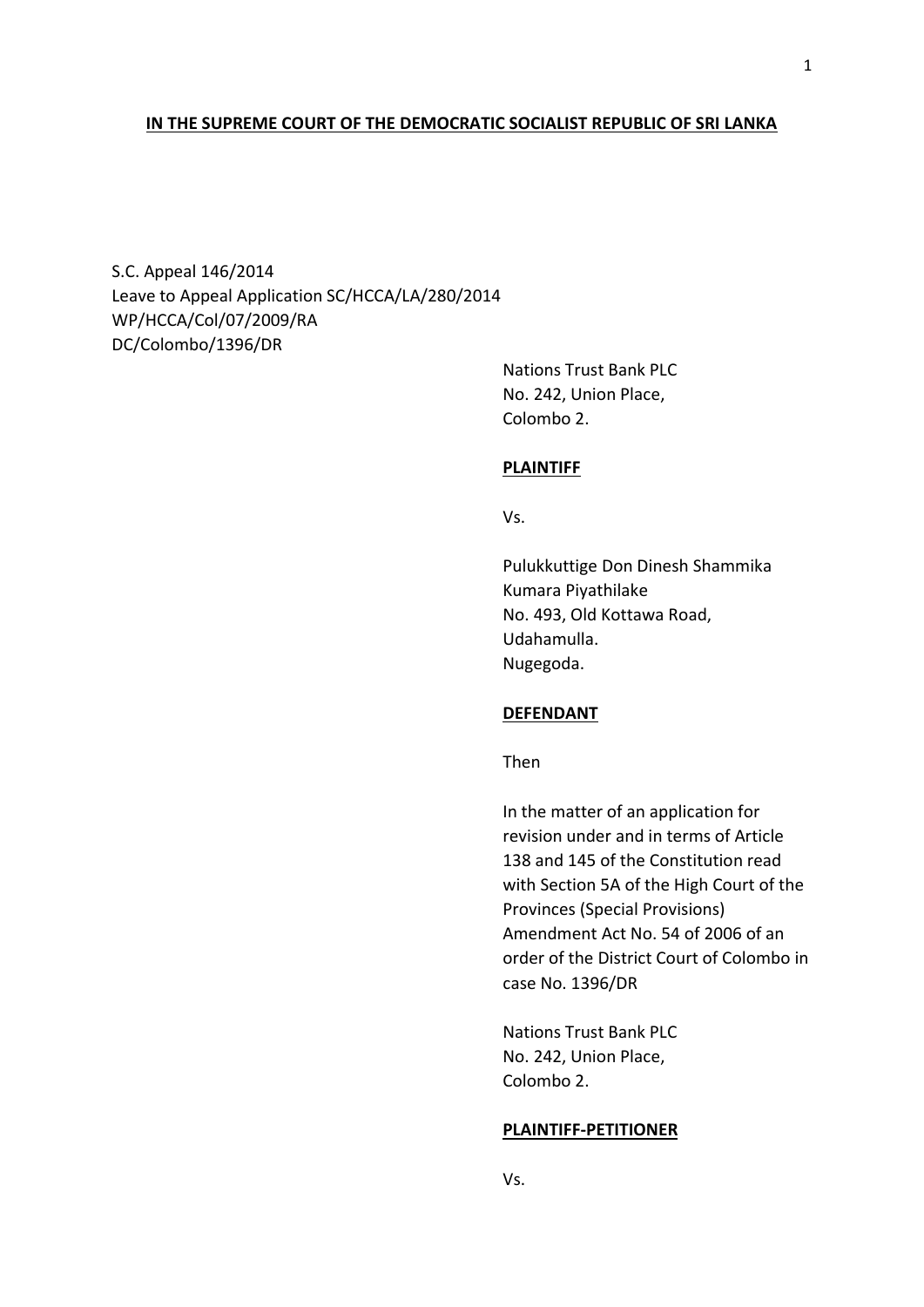Pulukkuttige Don Dinesh Shammika Kumara Piyathilake No. 493, Old Kottawa Road, Udahamulla. Nugegoda.

## **DEFENDANT-RESPONDENT**

## **AND NOW**

Nations Trust Bank PLC No. 242, Union Place, Colombo 2.

### **PLAINTIFF-PETITIONER-PETITIONER**

Vs.

Pulukkuttige Don Dinesh Shammika Kumara Piyathilake No. 493, Old Kottawa Road, Udahamulla. Nugegoda.

# **DEFENDANT-RESPONDENT-RESPONDENT**

| <b>BEFORE:</b> | B.P. Aluwihare P.C., J. |
|----------------|-------------------------|
|                | Upaly Abeyratne J. &    |
|                | Anil Gooneratne J.      |

**COUNSEL:** Chandaka Jayasundera with Rehan Almeida For the Plaintiff-Petitioner-Petitioner instructed by Nalin Peiris

Defendant-Respondent-Respondent is absent and unrepresented

**ARGUED ON:** 18.07.2016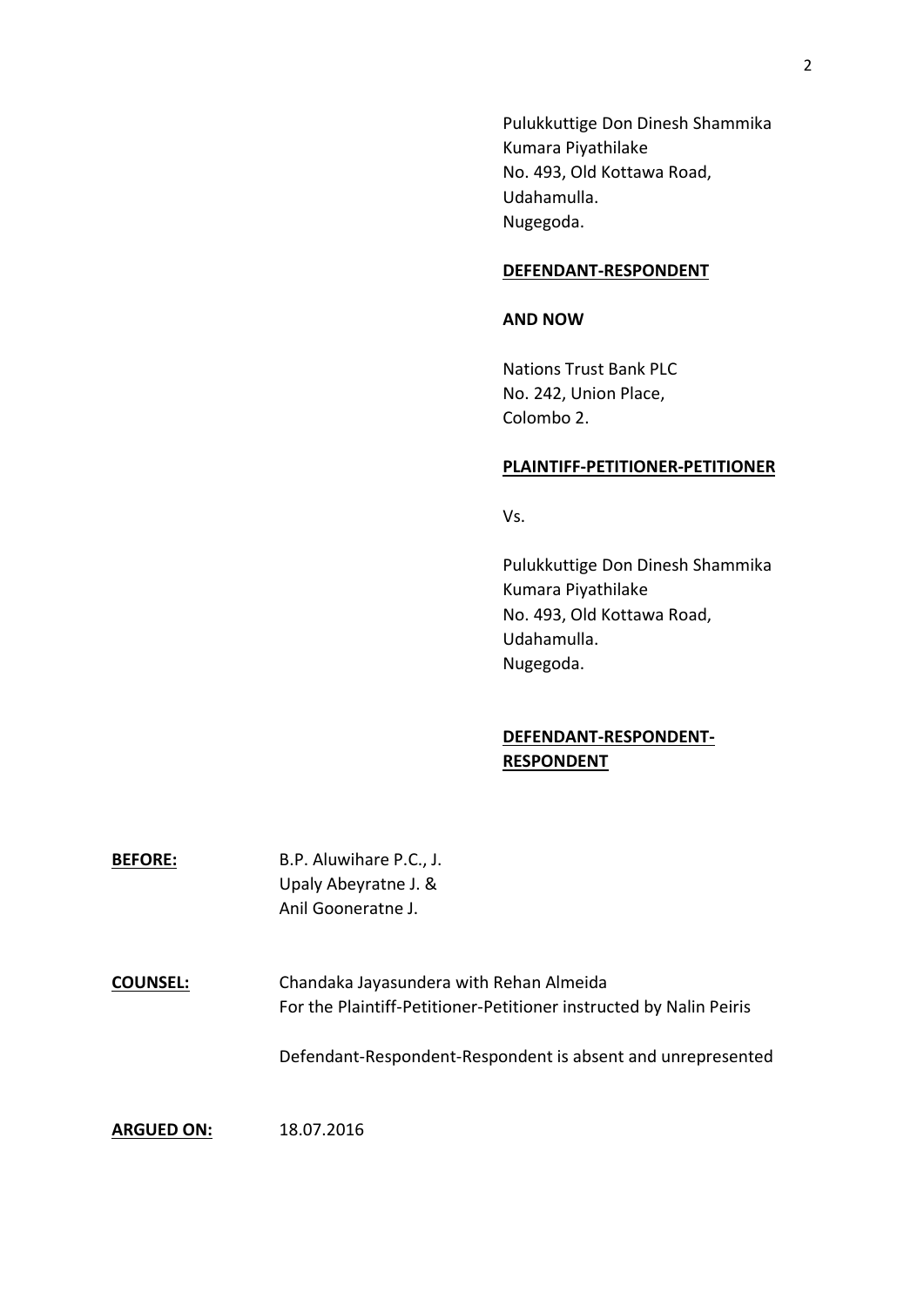#### **GOONERATNE J.**

This was an action filed in the District Court of Colombo by the Plaintiff-Petitioner-Petitioner, in terms of the Debt Recovery Act No. 2 of 1990 as Amended, and bearing case No. 1396/DR seeking a judgment in a sum of Rs. 861,600/27. The District Judge had on 18.09.2006 issued Order 'Nisi' in compliance with the provisions of Debt Recovery Act, returnable for 02.11.2006. The Respondent however without obtaining Leave to appear and defend the action, on 29.08.2006 filed a statement of objection, incorporating inter alia the following main points.

- (a) Petitioner instituted Case No. 60787/MR on 22.11.2007
- (b) Case No. 60787/MR was withdrawn on 11.03.2008 without reserving the right to institute a fresh action.
- (c) This action instituted after case No. 69787/MR. As such Petitioner has no right to file a fresh action.

However with the above matters urged by Respondent the learned District Judge by his Order of 25.03.2009 held that the Petitioner had no right to file the present action, having withdrawn case No. 69787/MR without reserving the right to institute a fresh action against the Respondent. Petitioner's position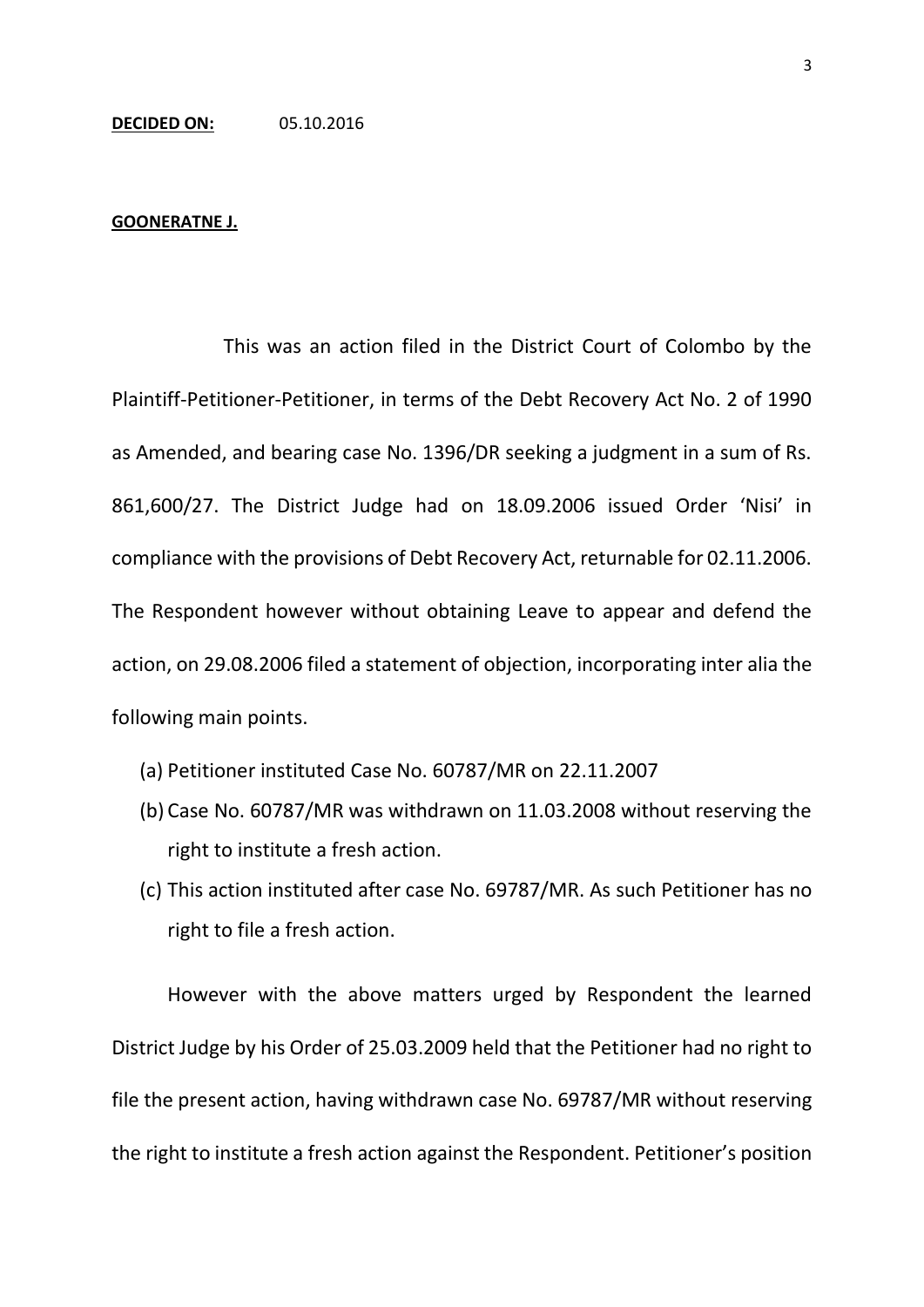was that the action under the Debt Recovery Act, action was filed before filing case No 60787/MR. Petitioner made an application to the District Court to set aside the above order as it is made per incuriam. This application of the Petitioner was also refused by the learned District Judge by his Order dated 22.04.2009 (D). Aggrieved by the above Order the Petitioner filed a revision application in the High Court to revise the above Order. However by Order dated 12.05.2014 learned High Court Judge affirmed the Order of the District Court and dismissed the revision application. This court on 28.08.2014 granted leave on the following questions of law.

"Was the learned High Court Judge in error in finding that the withdrawal of D.C. Colombo Case No. 60787/MR is a bar to the continuation of the District Court of Colombo Case No. 1396/DR filed prior to the withdrawal".

The material furnished to this court is to the effect that the Debt Recovery Case bearing No. 1396/DR was filed on 13.07.2006. An amended plaint filed on 29.05.2008 in the Debt Recovery case. The other case alleged to be withdrawn was instituted on 22.11.2007. This is about 17 months after the filing of the Debt Recovery Case 1396/DR. The Order 'nisi' in the Debt Recovery Case had been issued by the District Court on 18.09.2006. That is also about 15 months prior to the institution of case No. 60787/MR. Learned High Court Judge also states and finds in the Judgment of the High Court that Case No. 1396/DR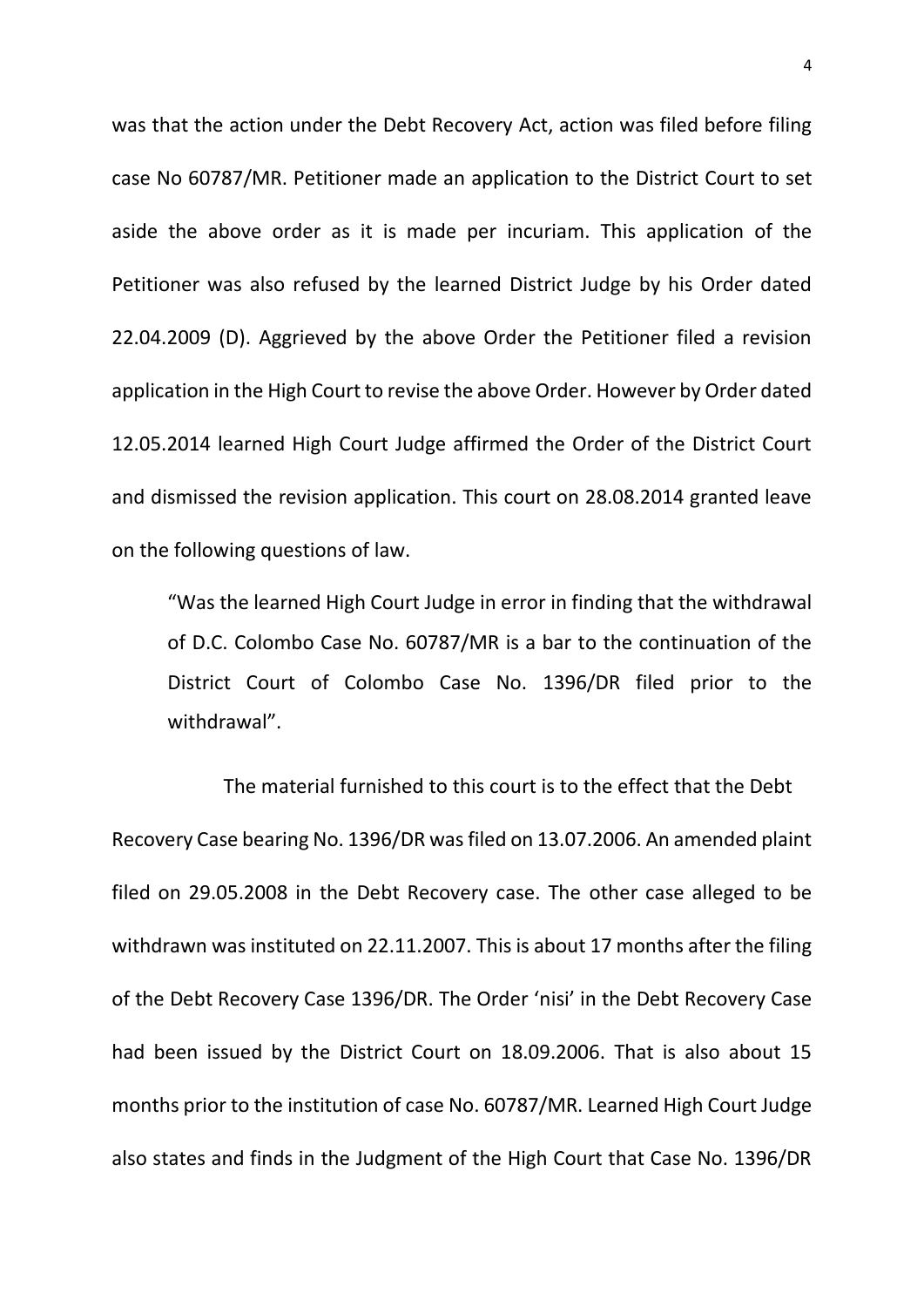was instituted on 13.07.2006 and case No. 60787/MR instituted on 22.11.2007. Order 'nisi' issued on 13.09.2006 over 14 months before institution of Case No. 60787/MR.

In these circumstances the question is whether the provisions contained in Section 406(2) of the Civil Procedure Code would apply.

Section 406(2) reads thus:

If the plaintiff withdraw from the action, or abandon part of his claim, without such permission, he shall be liable for such costs as the Court may award, and shall be precluded from bringing a fresh action for the same matter or in respect of the same part.

The emphasis in the context of this case should be "fresh action" in relation to the action which was withdrawn. The action withdrawn (Case No. 60787/MR) was the subsequent suit. As such there appears to be some misunderstanding that led both courts to hold against the Petitioner.

On the other hand the District Court having issued order 'nisi' the Defendant should strictly follow the available statutory provisions in terms of the Debt Recovery Act and the Respondent should obtain Leave to appear and defend the action. The requirement to do so are spelt out in Section 6 of the said Act which reads: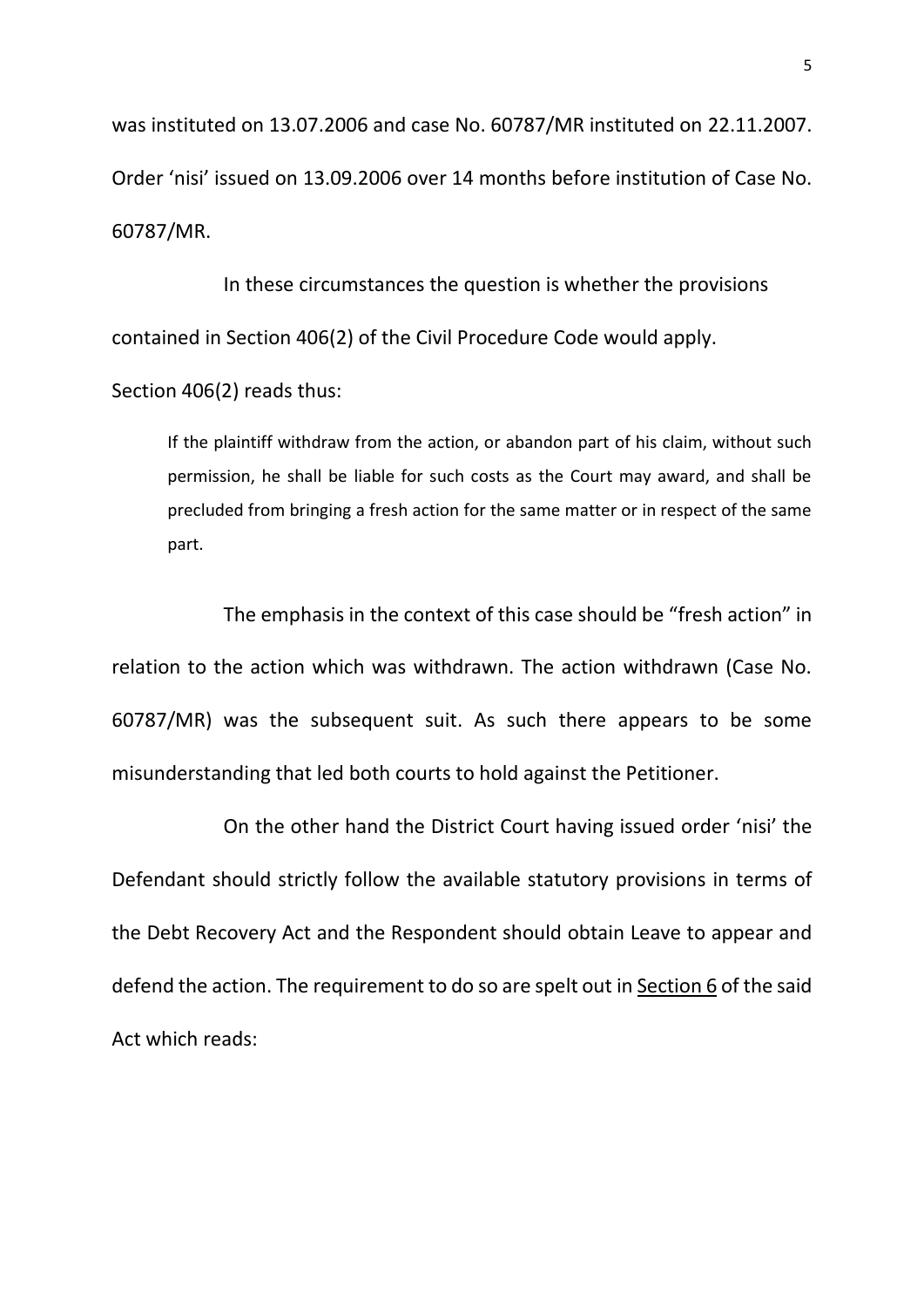Thus:

- 1. In an action instituted under this Act the defendant shall not appear or show cause against the decree nisi unless he obtains leave from the court to appear and show cause.
- 2. The court shall upon the filing by the defendant of an application for leave to appear and sow cause supported by affidavit which shall deal specifically with the plaintiff claim and state clearly and concisely what the defence to the claim is and what facts are relied upon to support it, and after giving the defendant an opportunity of being heard, grant leave to appear and show cause against the decree nisi, either –
	- (a) Upon the defendant paying into court the sum mentioned in the decree nisi; or
	- (b)Upon the defendant furnishing such security as to the court may appear reasonably and sufficient for satisfying the sum mentioned in the decree nisi in the event of it being made absolute; or
	- (c) Upon the court being satisfied on the contents of the affidavit filed, that they disclose a defence which is prima facie sustainable and on such terms as to security, framing and recording of issues, or otherwise as the court thinks fit.
- 3. Where the defendant either fails to appear and show cause or having appeared, his application to show cause is refused, the court shall make the decree nisi absolute. For this purpose, the judge shall endorse the words "Decree nisi made absolute" (or words to the like effect) upon the decree nisi and shall date and sign such endorsement.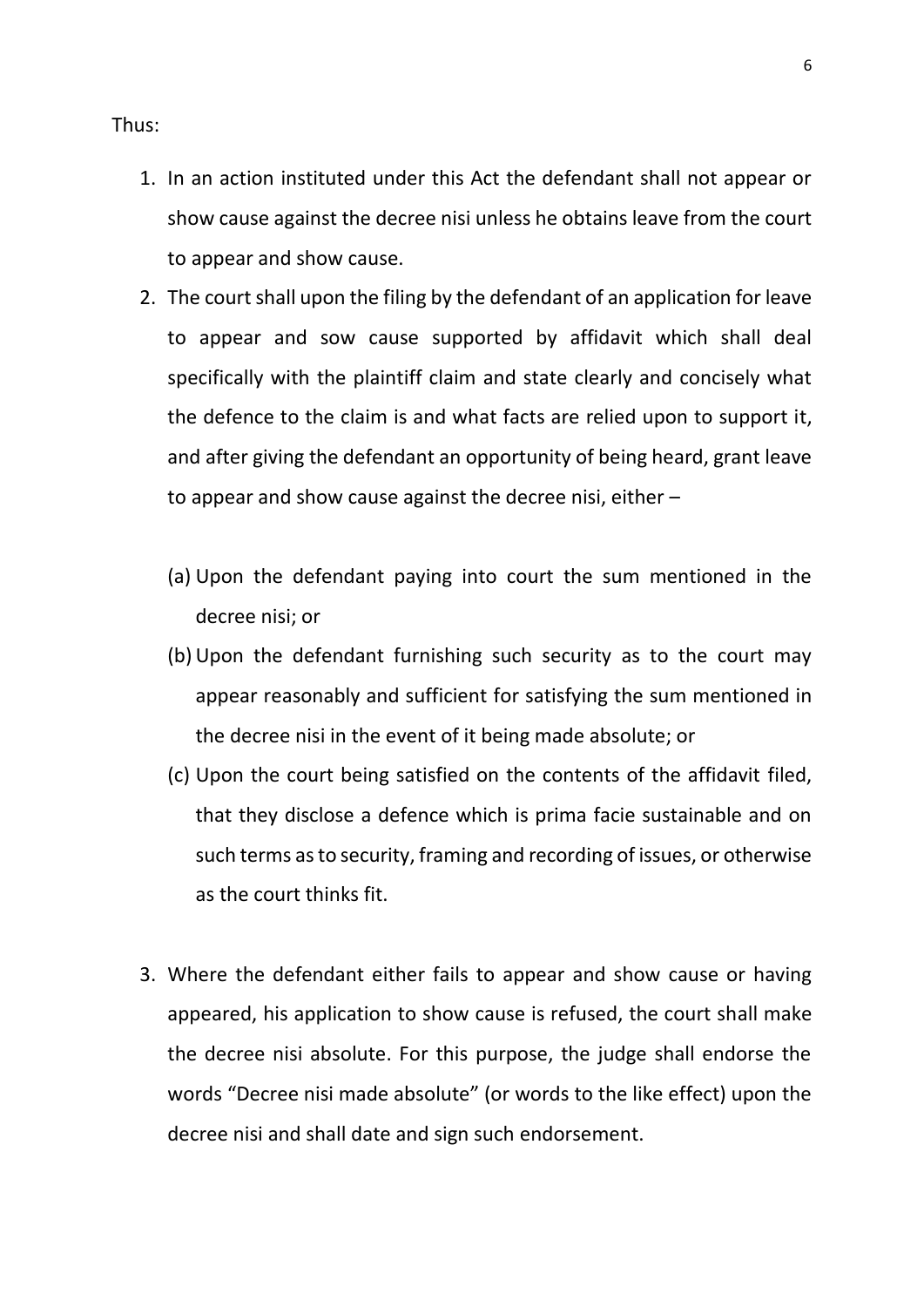Provided that a decree nisi, if it consists of separate parts, may be discharged in part and made absolute in part and nothing herein enacted shall prevent any order being made by consent of the plaintiff and the defendant on the footing of the decree nisi.

It is imperative for the Defendant to have resorted to Section 6 of the said Act and show cause as in Section 6(2) (a) or (b) or (c) above. The failure to do so would result in decree 'nisi' being made absolute. The learned Counsel for the Petitioner in his submission drew the attention of this court to the following decided cases, and assisted this court in all respects.

*Ramanayake v. Sampath Bank Ltd. 1993 (1) SLR 145*

"The defendant shall not appear or show cause against the order nisi unless he obtains leave from the court. Leave to appear and defend has to be granted upon the defendant paying into court the sum mentioned in the decree or furnishing reasonable and sufficient security for satisfying the decree. Leave may be granted unconditionally where the court is satisfied that the defendant's affidavit and other material raise an issue or question which ought to be tried (section 6(2) ( c) of the Act). The purpose of section 6 is to prevent frivolous or untenable defences and dilatory tactics".

# Furthermore it was held that the Court has to first:

"Decide which of the alternatives under section  $6(2)$  – whether (a), (b) or (c) – has to be followed and the court has to exercise its discretion judicially. The court must briefly examine the facts of the case, set out the substance of the defence and disclose reasons in support of the order".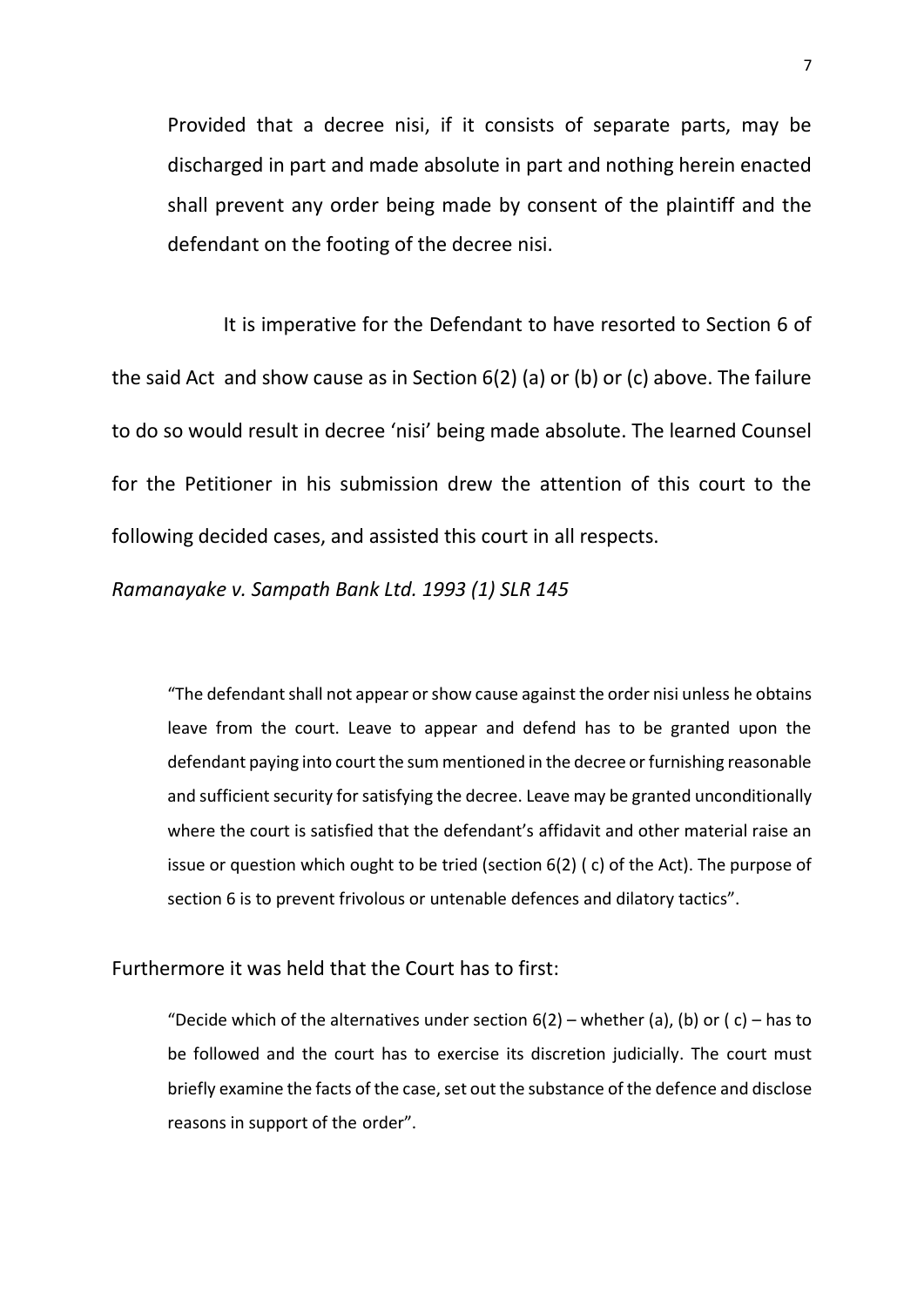## *W.K.M.D. Perera vs. People's Bank 1994 (2) SLR 344*

"A defendant has no status in terms of Section 6 of the Debt Recovery (Special Provisions) Act No. 2 of 1990 to participate in proceedings in an action instituted under the Act until such time he obtains leave of Court. He has first to make an application for the purpose. If he seeks to apply for leave to appear unconditionally, he has to file an affidavit which -

- (a) Deals specifically with the plaintiff's claim stated in the plaint.
- (b) Sets out his own defence to the plaintiff's claim; and
- (c) States what the facts are on which he relies to support his defences.

There is no provision to lead oral evidence on any of these matters at this stage. It is only upon court being satisfied on the material placed before it by the defendant that there is an issue or a question in dispute which ought to be tried that leave to appear and show cause against the decree nisi will be granted".

The learned High Court Judge takes the view that Petitioner withdrew the case (No. 60787/MR) without reserving the right to file a fresh action. It is also stated that 18 months later thereafter the Petitioner has taken steps in respect of the original case 1396/DR by tendering an amended plaint. High Court observes that duly signed amended order 'nisi' has been served on the Respondent.

I wish to observe that Section 406(2) contemplates the filing of a fresh action. High Court is in error by stating that the Petitioner has taken steps in respect of the original case 1396/DR by tendering amended plaint. The taking of steps and filing a fresh action are not one and the same thing required by law.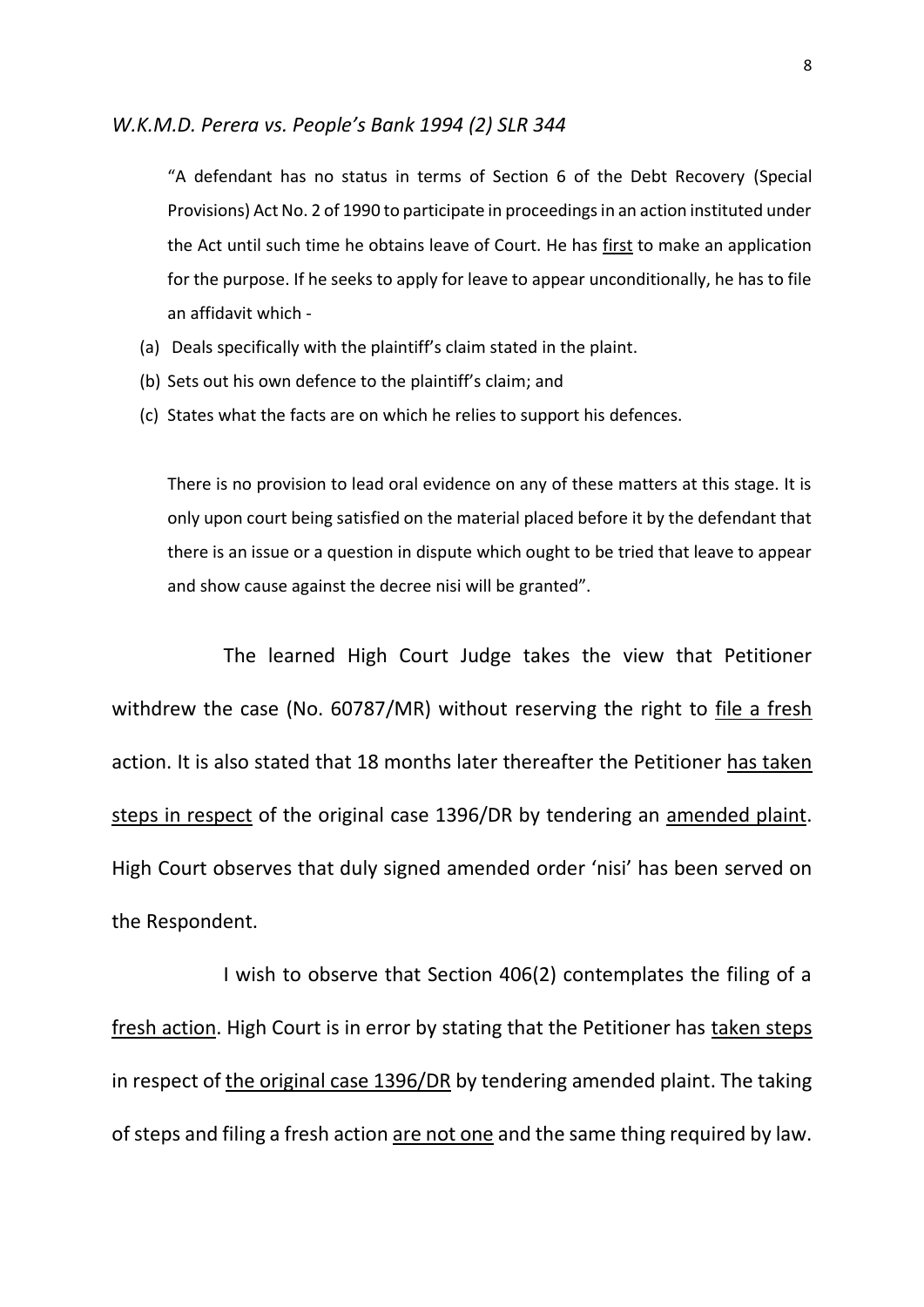Having filed plaint parties could move court to file amended plaint according to law. If the Plaintiff moves to file amended plaint it would be subject to objection of the Defendant and one cannot express the view that filing an amended plaint is to file a fresh action.

The material placed before court does not indicate that Defendant objected to the amended plaint. Amending pleadings is a right available to parties in the process of a step taken in an action subject to the provisions contained in the Civil Procedure Code. The bar contemplated in Section 406(2) is the filing of a fresh action. Is it fundamental to amendment of pleadings that an amendment of pleadings is not allowed which has the effect of converting an action of one character into an action of another or inconsistent character *Wijewardena vs. Lenora 60 NLR 457; 66 NLR 285.* An amendment is permissible in the same action for the purpose of raising the real question between parties and that an amendment which works an injustice to the other side should not be allowed. High Court misunderstood and erred in law by attempting to equate amendment of plaint as a fresh action. Law recognises the rules governing amendment of pleadings in one and the same action and a variety of rules are based on the provisions of the Civil Procedure Code and Section 93 of the Code.

In *Ordiris Silva & Sons Ltd. Vs. Jayawardena 55 NLR 355* where a plaint mistakenly named the Defendant as "*Ordiris Silva & Sons"* where in fact,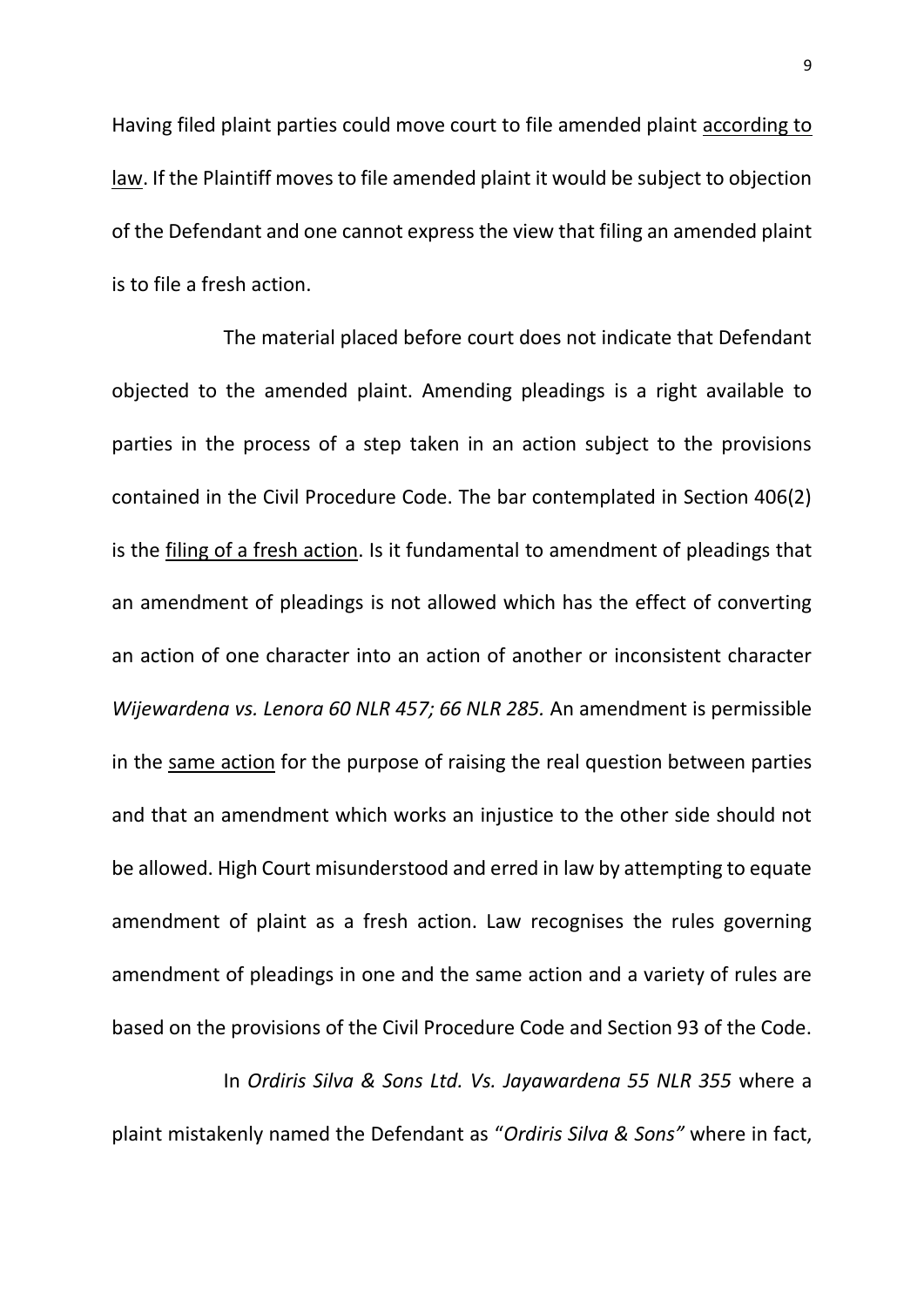the Defendant was *Odris Silva & Sons Ltd*. and the court allowed the Plaintiff to amend the caption of the plaint – held for the purpose of reckoning the period of prescription, the action against the company must be taken to have been instituted on the date of the original plaint and not upon the amendment of the caption of the plaint.

When a plaint is returned for amendment and is duly amended, the date of institution of the action is the date on which the plaint was first presented to court. But when the plaint is rejected and a new plaint is filed date of institution of action is the date of new plaint. In the case in hand there is no new plaint or a plaint, but an amended plaint, which action survives from the original date of plaint.

In all the facts and circumstances of the case,Section 406 of the Civil Procedure Code does not apply to the circumstances of the case in hand as action was filed in the Debt Recovery case before case No. 60787/M. Respondent cannot utilise an incorrect procedure. The provisions of the Debt Recovery Act must be strictly complied with in the context of the case in hand.